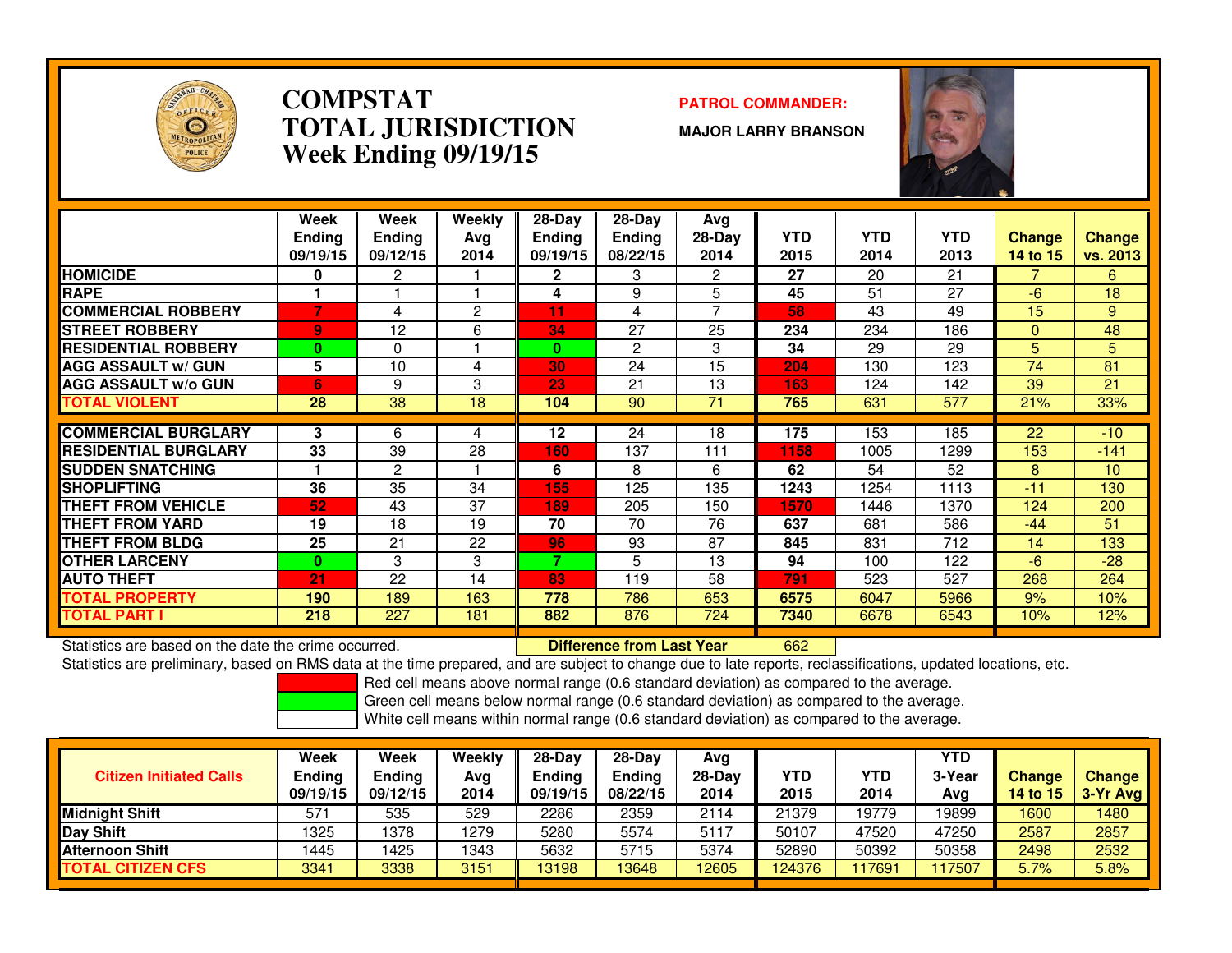

### **COMPSTAT PRECINCT COMMANDER: WEST CHATHAM PRECINCTWeek Ending 09/19/15**

**CAPT. CARL RAMEY**



|                             | Week<br><b>Ending</b><br>09/19/15 | Week<br><b>Ending</b><br>09/12/15 | Weekly<br><b>Avg</b><br>2014 | 28-Day<br><b>Ending</b><br>09/19/15 | 28-Day<br>Ending<br>08/22/15 | Avg<br>$28-Day$<br>2014 | <b>YTD</b><br>2015 | <b>YTD</b><br>2014 | <b>YTD</b><br>2013 | <b>Change</b><br>14 to 15 | <b>Change</b><br>vs. 2013 |
|-----------------------------|-----------------------------------|-----------------------------------|------------------------------|-------------------------------------|------------------------------|-------------------------|--------------------|--------------------|--------------------|---------------------------|---------------------------|
| <b>HOMICIDE</b>             | 0                                 | $\mathbf{0}$                      | $\mathbf{0}$                 | 0                                   | $\Omega$                     | 0                       | $\mathbf{0}$       |                    | $\mathbf{2}$       | -1.                       | $-2$                      |
| <b>RAPE</b>                 | $\bf{0}$                          | $\Omega$                          | $\Omega$                     | $\bf{0}$                            | 3                            |                         | 13                 | 11                 | 6                  | $\overline{2}$            | $\overline{7}$            |
| <b>COMMERCIAL ROBBERY</b>   |                                   |                                   | $\Omega$                     | $\mathbf{2}$                        | $\mathbf{0}$                 |                         | 12                 | 7                  | 4                  | 5                         | 8                         |
| <b>STREET ROBBERY</b>       | $\mathbf 0$                       | 0                                 |                              |                                     | 3                            | 3                       | 19                 | 21                 | 20                 | $-2$                      | $-1$                      |
| <b>RESIDENTIAL ROBBERY</b>  | $\bf{0}$                          | $\Omega$                          | $\Omega$                     | $\bf{0}$                            |                              |                         | 6                  | 10                 | 5                  | -4                        |                           |
| <b>AGG ASSAULT w/ GUN</b>   | $\mathbf 0$                       | $\mathbf 0$                       | $\Omega$                     |                                     | 3                            |                         | 20                 | 11                 | 12                 | 9                         | 8                         |
| <b>AGG ASSAULT w/o GUN</b>  |                                   | $\Omega$                          | $\Omega$                     | 3                                   | 3                            | 2                       | 32                 | 13                 | 25                 | 19                        | $\overline{7}$            |
| <b>TOTAL VIOLENT</b>        | $\overline{2}$                    |                                   | 2                            | $\overline{7}$                      | 13                           | 9                       | 102                | 74                 | 74                 | 38%                       | 38%                       |
| <b>COMMERCIAL BURGLARY</b>  | 0                                 | 3                                 |                              | 3                                   | 9                            | 4                       | 50                 | 37                 | 24                 | 13                        | 26                        |
| <b>RESIDENTIAL BURGLARY</b> | 11                                | 5                                 | 5                            | 35                                  | 31                           | 21                      | 229                | 194                | 219                | 35                        | 10                        |
| <b>ISUDDEN SNATCHING</b>    | 0                                 | 0                                 | $\Omega$                     | $\bf{0}$                            |                              |                         | 4                  | 4                  | $\Omega$           | $\Omega$                  | $\overline{4}$            |
| <b>SHOPLIFTING</b>          |                                   | 5                                 | 5                            | 16                                  | 12                           | 19                      | 152                | 187                | 107                | $-35$                     | 45                        |
| <b>THEFT FROM VEHICLE</b>   | 12                                | 4                                 | 6                            | 31                                  | 29                           | 26                      | 252                | 226                | 200                | 26                        | 52                        |
| <b>THEFT FROM YARD</b>      | 3                                 | $\mathbf{2}$                      | 3                            | 11                                  | 8                            | 12                      | 117                | 105                | 76                 | 12                        | 41                        |
| <b>THEFT FROM BLDG</b>      | 5.                                | 4                                 | 3                            | 21                                  | 16                           | 13                      | 155                | 139                | 98                 | 16                        | $\overline{57}$           |
| <b>OTHER LARCENY</b>        | $\bf{0}$                          | 0                                 |                              | $\bf{0}$                            | $\Omega$                     | 3                       | 19                 | 22                 | 10                 | -3                        | 9                         |
| <b>AUTO THEFT</b>           | 4                                 | 4                                 | 3                            | 11                                  | 22                           | 12                      | 147                | 100                | 82                 | 47                        | 65                        |
| <b>TOTAL PROPERTY</b>       | 36                                | 27                                | 28                           | 128                                 | 128                          | 111                     | 1125               | 1014               | 816                | 11%                       | 38%                       |
| <b>TOTAL PART I</b>         | 38                                | 28                                | 30                           | 135                                 | 141                          | 121                     | 1227               | 1088               | 890                | 13%                       | 38%                       |

Statistics are based on the date the crime occurred. **Difference from Last Year** 

<sup>139</sup>

Statistics are preliminary, based on RMS data at the time prepared, and are subject to change due to late reports, reclassifications, updated locations, etc.

Red cell means above normal range (0.6 standard deviation) as compared to the average.

Green cell means below normal range (0.6 standard deviation) as compared to the average.

| <b>Citizen Initiated Calls</b> | Week<br><b>Ending</b><br>09/19/15 | Week<br><b>Ending</b><br>09/12/15 | Weekly<br>Avg<br>2014 | 28-Day<br><b>Ending</b><br>09/19/15 | $28-Day$<br><b>Ending</b><br>08/22/15 | Avg<br>28-Dav<br>2014 | YTD<br>2015 | <b>YTD</b><br>2014 | YTD<br>3-Year<br>Avg | <b>Change</b><br>14 to 15 | <b>Change</b><br>3-Yr Avg |
|--------------------------------|-----------------------------------|-----------------------------------|-----------------------|-------------------------------------|---------------------------------------|-----------------------|-------------|--------------------|----------------------|---------------------------|---------------------------|
| <b>Midnight Shift</b>          | 114                               | 106                               | 107                   | 443                                 | 474                                   | 429                   | 4226        | 3924               | 3932                 | 302                       | 294                       |
| <b>Day Shift</b>               | 281                               | 256                               | 264                   | 1071                                | 187                                   | 1055                  | 10557       | 9726               | 9796                 | 831                       | 761                       |
| <b>Afternoon Shift</b>         | 281                               | 287                               | 279                   | 1161                                | 132                                   | 1115                  | 1005 ا      | 10526              | 10451                | 479                       | 554                       |
| <b>TOTAL CITIZEN CFS</b>       | 676                               | 676                               | 650                   | 2675                                | 2793                                  | 2599                  | 25788       | 24176              | 24178                | 6.7%                      | 6.7%                      |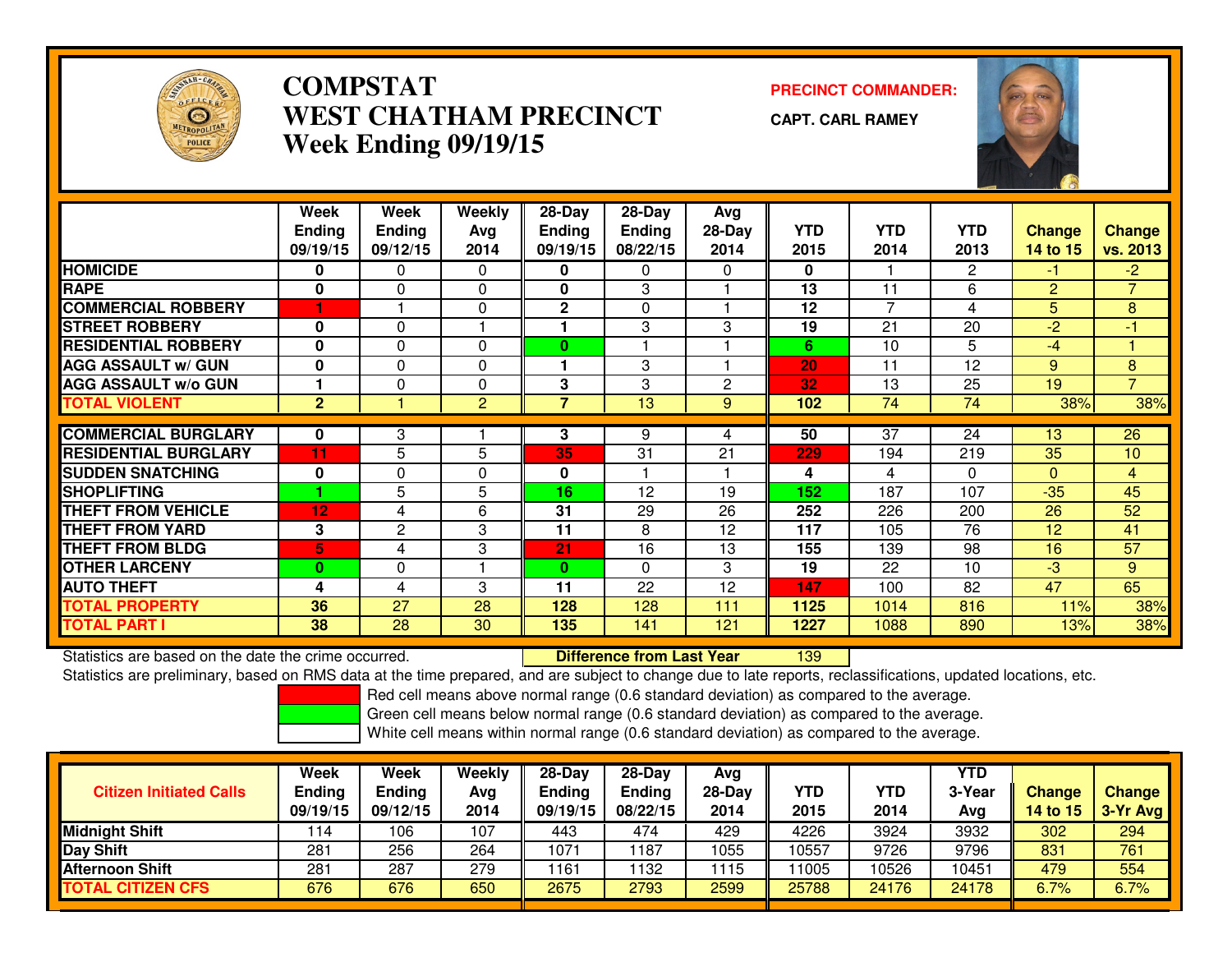

### **COMPSTAT PRECINCT COMMANDER: DOWNTOWN PRECINCTWeek Ending 09/19/15**

**CAPT. Ben Herron**



|                             | Week<br><b>Ending</b><br>09/19/15 | Week<br><b>Ending</b><br>09/12/15 | Weekly<br>Ava<br>2014 | 28-Day<br><b>Ending</b><br>09/19/15 | 28-Day<br><b>Ending</b><br>08/22/15 | Avg<br>$28-Day$<br>2014 | <b>YTD</b><br>2015 | <b>YTD</b><br>2014 | <b>YTD</b><br>2013 | <b>Change</b><br>14 to 15 | <b>Change</b><br>vs. 2013 |
|-----------------------------|-----------------------------------|-----------------------------------|-----------------------|-------------------------------------|-------------------------------------|-------------------------|--------------------|--------------------|--------------------|---------------------------|---------------------------|
| <b>HOMICIDE</b>             | 0                                 | 2                                 | $\Omega$              | $\overline{2}$                      |                                     |                         | 6                  | 3                  | 8                  | 3.                        | $-2$                      |
| <b>RAPE</b>                 |                                   |                                   | 0                     | $\mathbf{2}$                        |                                     |                         | 10                 | 9                  | 6                  |                           | 4                         |
| <b>COMMERCIAL ROBBERY</b>   | $\mathbf{2}$                      | 2                                 | $\Omega$              | 4                                   |                                     |                         | 9                  | 4                  | 9                  | 5                         | $\mathbf{0}$              |
| <b>STREET ROBBERY</b>       | 4                                 | 5                                 | $\overline{2}$        | 12                                  | 9                                   | $\overline{ }$          | 81                 | 61                 | $\overline{71}$    | 20                        | 10                        |
| <b>RESIDENTIAL ROBBERY</b>  | 0                                 | 0                                 | $\Omega$              | 0                                   | $\Omega$                            | $\Omega$                | 6                  |                    | 6                  | 5                         | $\Omega$                  |
| <b>AGG ASSAULT w/ GUN</b>   | $\mathbf{0}$                      | $\overline{c}$                    |                       | 5                                   | 4                                   | 3                       | 34                 | 26                 | 29                 | 8                         | 5                         |
| <b>AGG ASSAULT w/o GUN</b>  | 0                                 | 4                                 |                       | 5                                   | 4                                   | 3                       | 34                 | 33                 | 32                 |                           | $\overline{2}$            |
| <b>TOTAL VIOLENT</b>        | $\overline{7}$                    | 16                                | 4                     | 30                                  | 20                                  | 16                      | 180                | 137                | 161                | 31%                       | 12%                       |
|                             |                                   |                                   |                       |                                     |                                     |                         |                    |                    |                    |                           |                           |
| <b>COMMERCIAL BURGLARY</b>  | $\mathbf 2$                       | 0                                 |                       | $\mathbf{2}$                        | 5                                   | 3                       | 21                 | 27                 | 24                 | $-6$                      | $-3$                      |
| <b>RESIDENTIAL BURGLARY</b> | $\mathbf{0}$                      | 3                                 | 3                     | 12                                  | 17                                  | 11                      | 105                | 81                 | 122                | 24                        | $-17$                     |
| <b>SUDDEN SNATCHING</b>     | $\mathbf{0}$                      | $\Omega$                          |                       | $\mathbf{2}$                        | 2                                   | $\mathbf{2}$            | 28                 | 19                 | 29                 | 9                         | $-1$                      |
| <b>SHOPLIFTING</b>          | 6                                 | 5                                 | 4                     | 30                                  | 29                                  | 18                      | 187                | 162                | 155                | 25                        | 32                        |
| <b>THEFT FROM VEHICLE</b>   | 8                                 | 9                                 | 9                     | 35                                  | 27                                  | 36                      | 291                | 386                | 271                | $-95$                     | 20                        |
| <b>THEFT FROM YARD</b>      | 5                                 | $\overline{7}$                    | 5                     | 24                                  | 21                                  | 21                      | 161                | 178                | 181                | $-17$                     | $-20$                     |
| <b>THEFT FROM BLDG</b>      | 5                                 | 5                                 | 5                     | 23                                  | 10                                  | 21                      | 157                | 189                | 132                | $-32$                     | 25                        |
| <b>OTHER LARCENY</b>        | 0                                 | 0                                 |                       |                                     | $\mathbf{2}$                        | $\mathbf{2}$            | 15                 | 16                 | 32                 | -1                        | $-17$                     |
| <b>AUTO THEFT</b>           | 6                                 | 3                                 | 3                     | 18                                  | 27                                  | 11                      | 151                | 102                | 90                 | 49                        | 61                        |
| TOTAL PROPERTY              | 32                                | 32                                | 31                    | 147                                 | 140                                 | 125                     | 1116               | 1160               | 1036               | $-4%$                     | 8%                        |
| <b>TOTAL PART I</b>         | 39                                | 48                                | 35                    | 177                                 | 160                                 | 141                     | 1296               | 1297               | 1197               | 0%                        | 8%                        |

Statistics are based on the date the crime occurred. **Difference from Last Year** 

Statistics are based on the date the crime occurred.<br>Statistics are preliminary, based on RMS data at the time prepared, and are subject to change due to late reports, reclassifications, updated locations, etc.

Red cell means above normal range (0.6 standard deviation) as compared to the average.

Green cell means below normal range (0.6 standard deviation) as compared to the average.

| <b>Citizen Initiated Calls</b> | Week<br><b>Ending</b><br>09/19/15 | Week<br><b>Ending</b><br>09/12/15 | Weekly<br>Avg<br>2014 | 28-Day<br><b>Ending</b><br>09/19/15 | $28-Dav$<br>Ending<br>08/22/15 | Avg<br>28-Day<br>2014 | YTD<br>2015 | YTD<br>2014 | YTD<br>3-Year<br>Avg | <b>Change</b><br><b>14 to 15</b> | <b>Change</b><br>$3-Yr$ Avg |
|--------------------------------|-----------------------------------|-----------------------------------|-----------------------|-------------------------------------|--------------------------------|-----------------------|-------------|-------------|----------------------|----------------------------------|-----------------------------|
| <b>Midnight Shift</b>          | 116                               | 17                                | 114                   | 469                                 | 522                            | 457                   | 4529        | 4316        | 4312                 | 213                              | 217                         |
| Day Shift                      | 215                               | 220                               | 223                   | 891                                 | 986                            | 891                   | 8927        | 8275        | 8345                 | 652                              | 582                         |
| <b>Afternoon Shift</b>         | 277                               | 258                               | 244                   | 1023                                | 1081                           | 976                   | 9638        | 9172        | 9144                 | 466                              | 494                         |
| <b>TOTAL CITIZEN CFS</b>       | 608                               | 595                               | 581                   | 2383                                | 2589                           | 2324                  | 23094       | 21763       | 21802                | 6.1%                             | 5.9%                        |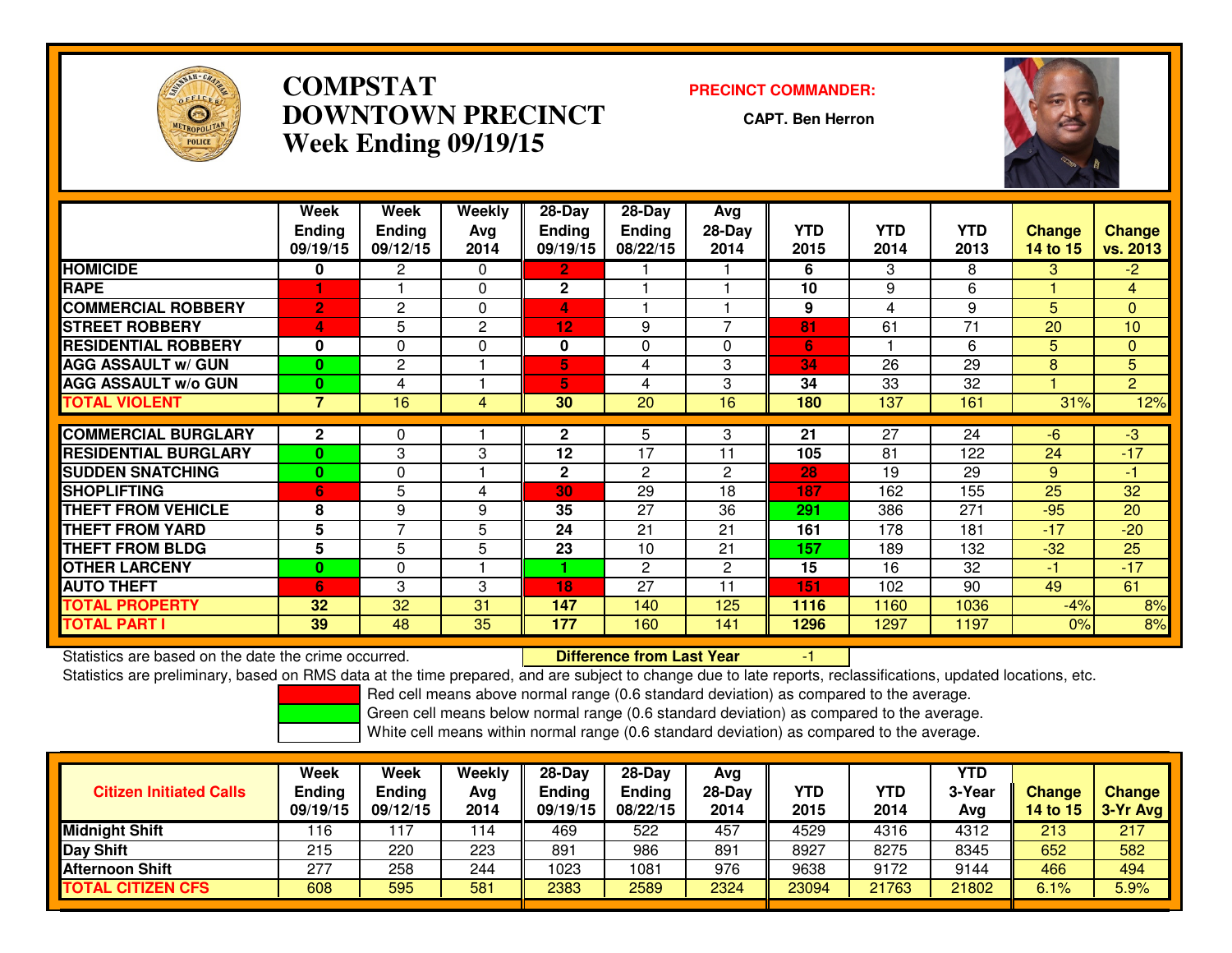

## **COMPSTATCENTRAL PRECINCT Week Ending 09/19/15**

# **PRECINCT COMMANDER:**



|                             | Week          | Week          | Weekly         | 28-Day        | 28-Day        | Avg      |                |            |            |               |                |
|-----------------------------|---------------|---------------|----------------|---------------|---------------|----------|----------------|------------|------------|---------------|----------------|
|                             | <b>Ending</b> | <b>Ending</b> | Avg            | <b>Ending</b> | <b>Ending</b> | $28-Day$ | <b>YTD</b>     | <b>YTD</b> | <b>YTD</b> | <b>Change</b> | <b>Change</b>  |
|                             | 09/19/15      | 09/12/15      | 2014           | 09/19/15      | 08/22/15      | 2014     | 2015           | 2014       | 2013       | 14 to 15      | vs. 2013       |
| <b>HOMICIDE</b>             | 0             | 0             | $\mathbf{0}$   | 0             |               |          | 10             | 11         | 6          | -1            | 4              |
| <b>RAPE</b>                 | 0             | $\mathbf{0}$  | 0              |               |               |          | $\overline{7}$ | 10         | 5          | $-3$          | $\overline{2}$ |
| <b>COMMERCIAL ROBBERY</b>   |               | $\Omega$      | $\Omega$       |               |               |          | 8              | 11         | 11         | $-3$          | $-3$           |
| <b>STREET ROBBERY</b>       |               | 0             | $\overline{2}$ | 6             | 10            | 8        | 62             | 80         | 43         | $-18$         | 19             |
| <b>RESIDENTIAL ROBBERY</b>  | $\bf{0}$      | 0             | $\Omega$       | 0             | $\mathbf{0}$  | $\Omega$ | 6              | 3          | 5          | 3             |                |
| <b>AGG ASSAULT w/ GUN</b>   |               | 5             | $\overline{2}$ | 14            | 8             | 6        | 76             | 55         | 41         | 21            | 35             |
| <b>AGG ASSAULT w/o GUN</b>  |               | 4             |                | 8             | 6             | 3        | 42             | 34         | 43         | 8             | $-1$           |
| <b>TOTAL VIOLENT</b>        | 4             | 9             | 5              | 30            | 27            | 21       | 211            | 204        | 154        | 3%            | 37%            |
|                             |               |               |                |               |               |          |                |            |            |               |                |
| <b>COMMERCIAL BURGLARY</b>  | 0             |               |                | $\mathbf{2}$  | 4             | 4        | 50             | 31         | 63         | 19            | $-13$          |
| <b>RESIDENTIAL BURGLARY</b> | 10            | 8             | 9              | 36            | 25            | 34       | 321            | 308        | 327        | 13            | $-6$           |
| <b>ISUDDEN SNATCHING</b>    | 0             |               | $\Omega$       | $\mathbf{2}$  | $\Omega$      |          | 9              | 12         | 9          | $-3$          | $\mathbf{0}$   |
| <b>SHOPLIFTING</b>          | $\mathbf{2}$  | $\Omega$      | $\overline{2}$ | 5             | 9             | 8        | 62             | 73         | 70         | $-11$         | $-8$           |
| <b>THEFT FROM VEHICLE</b>   | 5.            | 17            | 9              | 47            | 41            | 36       | 443            | 341        | 342        | 102           | 101            |
| <b>THEFT FROM YARD</b>      | 6             | 5             | 5              | 18            | 12            | 20       | 142            | 183        | 152        | $-41$         | $-10$          |
| <b>THEFT FROM BLDG</b>      |               | 6             | 4              | 14            | 21            | 18       | 167            | 167        | 149        | $\Omega$      | 18             |
| <b>OTHER LARCENY</b>        | $\bf{0}$      | $\mathbf{2}$  |                | 3             | $\Omega$      | 2        | 26             | 13         | 22         | 13            | $\overline{4}$ |
| <b>AUTO THEFT</b>           |               | 6             | 4              | 18            | 19            | 17       | 211            | 163        | 161        | 48            | 50             |
| <b>TOTAL PROPERTY</b>       | 25            | 46            | 35             | 145           | 131           | 141      | 1431           | 1291       | 1295       | 11%           | 11%            |
| <b>TOTAL PART I</b>         | 29            | 55            | 40             | 175           | 158           | 162      | 1642           | 1495       | 1449       | 10%           | 13%            |

Statistics are based on the date the crime occurred. **Difference from Last Year** 

<sup>147</sup>

Statistics are preliminary, based on RMS data at the time prepared, and are subject to change due to late reports, reclassifications, updated locations, etc.

Red cell means above normal range (0.6 standard deviation) as compared to the average.

Green cell means below normal range (0.6 standard deviation) as compared to the average.

| <b>Citizen Initiated Calls</b> | Week<br>Ending<br>09/19/15 | Week<br>Ending<br>09/12/15 | Weekly<br>Avg<br>2014 | 28-Day<br>Endina<br>09/19/15 | $28-Day$<br><b>Ending</b><br>08/22/15 | Avg<br>28-Day<br>2014 | YTD<br>2015 | <b>YTD</b><br>2014 | YTD<br>3-Year<br>Avg | <b>Change</b><br>14 to 15 | <b>Change</b><br>$3-Yr$ Avg |
|--------------------------------|----------------------------|----------------------------|-----------------------|------------------------------|---------------------------------------|-----------------------|-------------|--------------------|----------------------|---------------------------|-----------------------------|
| Midnight Shift                 | 136                        | '10                        | 116                   | 522                          | 476                                   | 463                   | 4782        | 4334               | 4377                 | 448                       | 405                         |
| Day Shift                      | 258                        | 319                        | 268                   | 1098                         | 1098                                  | 1074                  | 10275       | 9993               | 9620                 | 282                       | 655                         |
| <b>Afternoon Shift</b>         | 315                        | 302                        | 274                   | 1179                         | 1117                                  | 1098                  | 1069        | 10310              | 10458                | 759                       | 611                         |
| <b>TOTAL CITIZEN CFS</b>       | 709                        | 731                        | 659                   | 2799                         | 2691                                  | 2635                  | 26126       | 24637              | 24455                | 6.0%                      | 6.8%                        |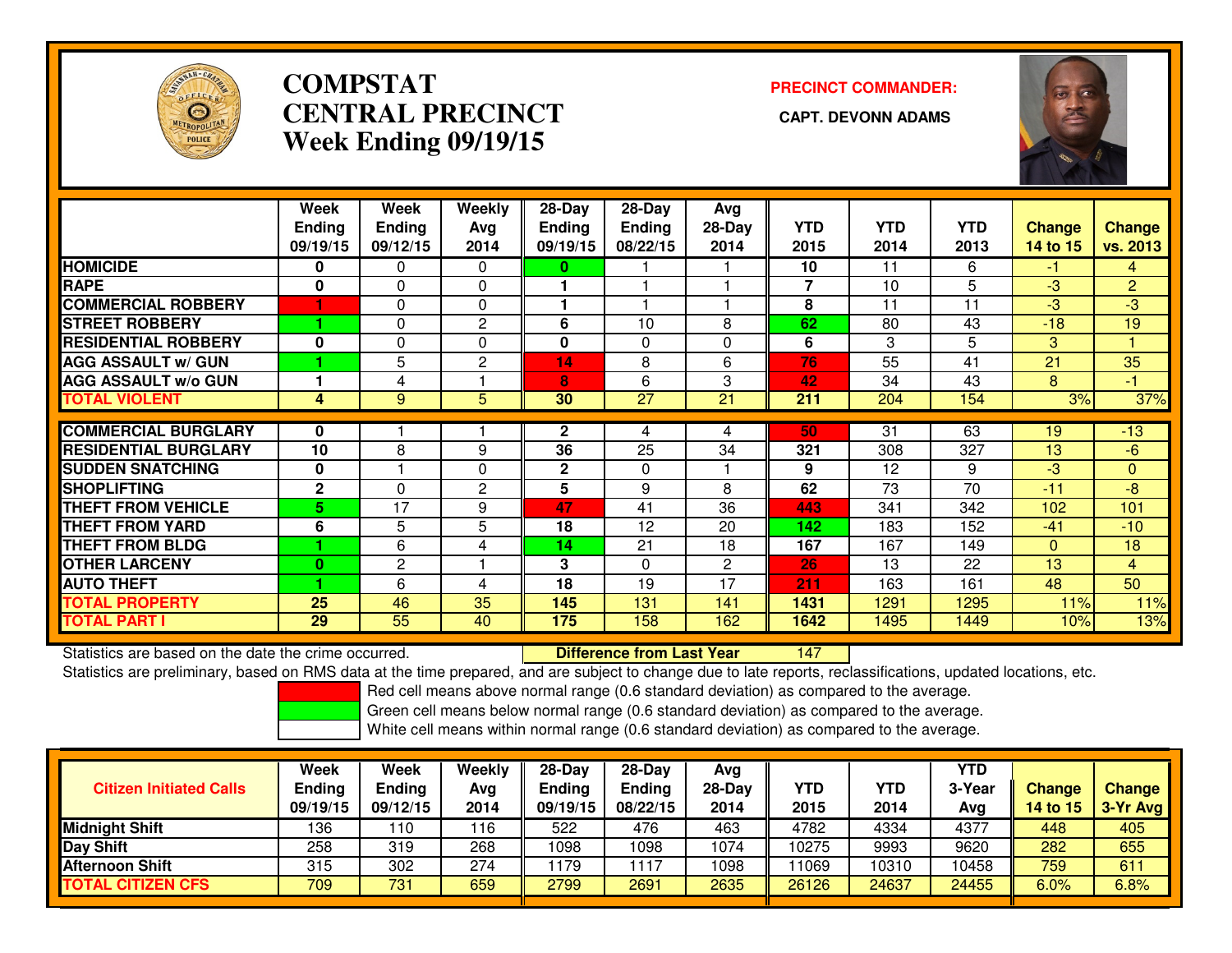

### **COMPSTAT PRECINCT COMMANDER: SOUTHSIDE PRECINCT CAPT. TERRY SHOOPWeek Ending 09/19/15**



|                             | Week<br><b>Ending</b><br>09/19/15 | <b>Week</b><br><b>Ending</b><br>09/12/15 | Weekly<br>Ava<br>2014 | $28-Day$<br><b>Ending</b><br>09/19/15 | $28 - Day$<br><b>Ending</b><br>08/22/15 | Avg<br>$28-Day$<br>2014 | <b>YTD</b><br>2015 | <b>YTD</b><br>2014 | <b>YTD</b><br>2013 | <b>Change</b><br><b>14 to 15</b> | <b>Change</b><br>vs. 2013 |
|-----------------------------|-----------------------------------|------------------------------------------|-----------------------|---------------------------------------|-----------------------------------------|-------------------------|--------------------|--------------------|--------------------|----------------------------------|---------------------------|
| <b>HOMICIDE</b>             | 0                                 | 0                                        | 0                     | 0                                     | 0                                       | 0                       | 2                  |                    | 3                  |                                  | -1                        |
| <b>RAPE</b>                 | $\bf{0}$                          | $\Omega$                                 | $\Omega$              | 0                                     |                                         |                         | 6                  | 7                  | 4                  | $-1$                             | $\overline{2}$            |
| <b>COMMERCIAL ROBBERY</b>   | $\bf{0}$                          | $\Omega$                                 |                       | $\mathbf{0}$                          | $\Omega$                                | 3                       | 7                  | 14                 | 15                 | $-7$                             | $-8$                      |
| <b>STREET ROBBERY</b>       | $\bf{0}$                          | $\overline{c}$                           |                       | 5                                     | 2                                       | 4                       | 33                 | 43                 | 23                 | $-10$                            | 10                        |
| <b>RESIDENTIAL ROBBERY</b>  | $\bf{0}$                          | $\Omega$                                 | $\Omega$              | $\bf{0}$                              |                                         |                         | 10                 | 9                  | 5                  |                                  | 5                         |
| <b>AGG ASSAULT w/ GUN</b>   | 4                                 | $\mathbf{2}$                             | $\Omega$              | 6                                     | $\overline{2}$                          |                         | 22                 | 9                  | 11                 | 13                               | 11                        |
| <b>AGG ASSAULT w/o GUN</b>  | $\overline{2}$                    |                                          | $\Omega$              | 3                                     | 3                                       | 2                       | 21                 | 15                 | 23                 | 6                                | $-2$                      |
| <b>TOTAL VIOLENT</b>        | 6                                 | 5                                        | 3                     | 14                                    | 9                                       | 11                      | 101                | 98                 | 84                 | 3%                               | 20%                       |
|                             |                                   |                                          |                       |                                       |                                         |                         |                    |                    |                    |                                  |                           |
| <b>COMMERCIAL BURGLARY</b>  |                                   | $\overline{2}$                           |                       | 5                                     | 4                                       | 3                       | 37                 | 29                 | 42                 | 8                                | $-5$                      |
| <b>RESIDENTIAL BURGLARY</b> | $\overline{2}$                    | 8                                        | 5                     | 28                                    | 28                                      | 18                      | 237                | 163                | 281                | 74                               | $-44$                     |
| <b>SUDDEN SNATCHING</b>     | 4                                 | $\Omega$                                 | $\Omega$              |                                       |                                         |                         | 12                 | 9                  | 7                  | 3                                | 5                         |
| <b>SHOPLIFTING</b>          | 15                                | 15                                       | 13                    | 59                                    | 49                                      | 51                      | 505                | 486                | 522                | 19                               | $-17$                     |
| <b>THEFT FROM VEHICLE</b>   | 10                                | $\overline{7}$                           | $\overline{7}$        | 40                                    | 64                                      | 27                      | 311                | 267                | 271                | 44                               | 40                        |
| <b>THEFT FROM YARD</b>      | и                                 | $\overline{2}$                           | $\mathbf{2}$          | $\overline{\mathbf{z}}$               | 12                                      | 9                       | 92                 | 90                 | 78                 | $\overline{2}$                   | 14                        |
| <b>THEFT FROM BLDG</b>      | 9                                 | 4                                        | 4                     | 22                                    | 27                                      | 17                      | 189                | 164                | 184                | 25                               | 5                         |
| <b>OTHER LARCENY</b>        | $\bf{0}$                          |                                          |                       | $\mathbf{2}$                          |                                         | 2                       | 17                 | 25                 | 33                 | $-8$                             | $-16$                     |
| <b>AUTO THEFT</b>           | 4                                 | $\overline{2}$                           | $\overline{2}$        | 20                                    | 26                                      | 8                       | 150                | 69                 | 88                 | 81                               | 62                        |
| <b>TOTAL PROPERTY</b>       | 43                                | 41                                       | 34                    | 184                                   | 212                                     | 136                     | 1550               | 1302               | 1506               | 19%                              | 3%                        |
| <b>TOTAL PART I</b>         | 49                                | 46                                       | 37                    | 198                                   | 221                                     | 148                     | 1651               | 1400               | 1590               | 18%                              | 4%                        |

Statistics are based on the date the crime occurred. **Difference from Last Year** 

Statistics are preliminary, based on RMS data at the time prepared, and are subject to change due to late reports, reclassifications, updated locations, etc.

<sup>251</sup>

Red cell means above normal range (0.6 standard deviation) as compared to the average.

Green cell means below normal range (0.6 standard deviation) as compared to the average.

| <b>Citizen Initiated Calls</b> | Week<br><b>Ending</b><br>09/19/15 | <b>Week</b><br>Ending<br>09/12/15 | Weekly<br>Avg<br>2014 | $28-Day$<br>Ending<br>09/19/15 | $28-Dav$<br><b>Ending</b><br>08/22/15 | Ava<br>$28-Day$<br>2014 | YTD<br>2015 | YTD<br>2014 | YTD<br>3-Year<br>Avg | <b>Change</b><br>14 to 15 | <b>Change</b><br>3-Yr Avg |
|--------------------------------|-----------------------------------|-----------------------------------|-----------------------|--------------------------------|---------------------------------------|-------------------------|-------------|-------------|----------------------|---------------------------|---------------------------|
| <b>Midnight Shift</b>          | 97                                | 87                                | 91                    | 415                            | 397                                   | 363                     | 3807        | 3425        | 3480                 | 382                       | 327                       |
| Day Shift                      | 293                               | 295                               | 259                   | 1122                           | 1252                                  | 1038                    | 10396       | 9695        | 9620                 | 701                       | 776                       |
| <b>Afternoon Shift</b>         | 252                               | 264                               | 259                   | 1068                           | 163                                   | 1034                    | 10123       | 9639        | 9585                 | 484                       | 538                       |
| <b>TOTAL CITIZEN CFS</b>       | 642                               | 646                               | 609                   | 2605                           | 2812                                  | 2435                    | 24326       | 22759       | 22685                | 6.9%                      | 7.2%                      |